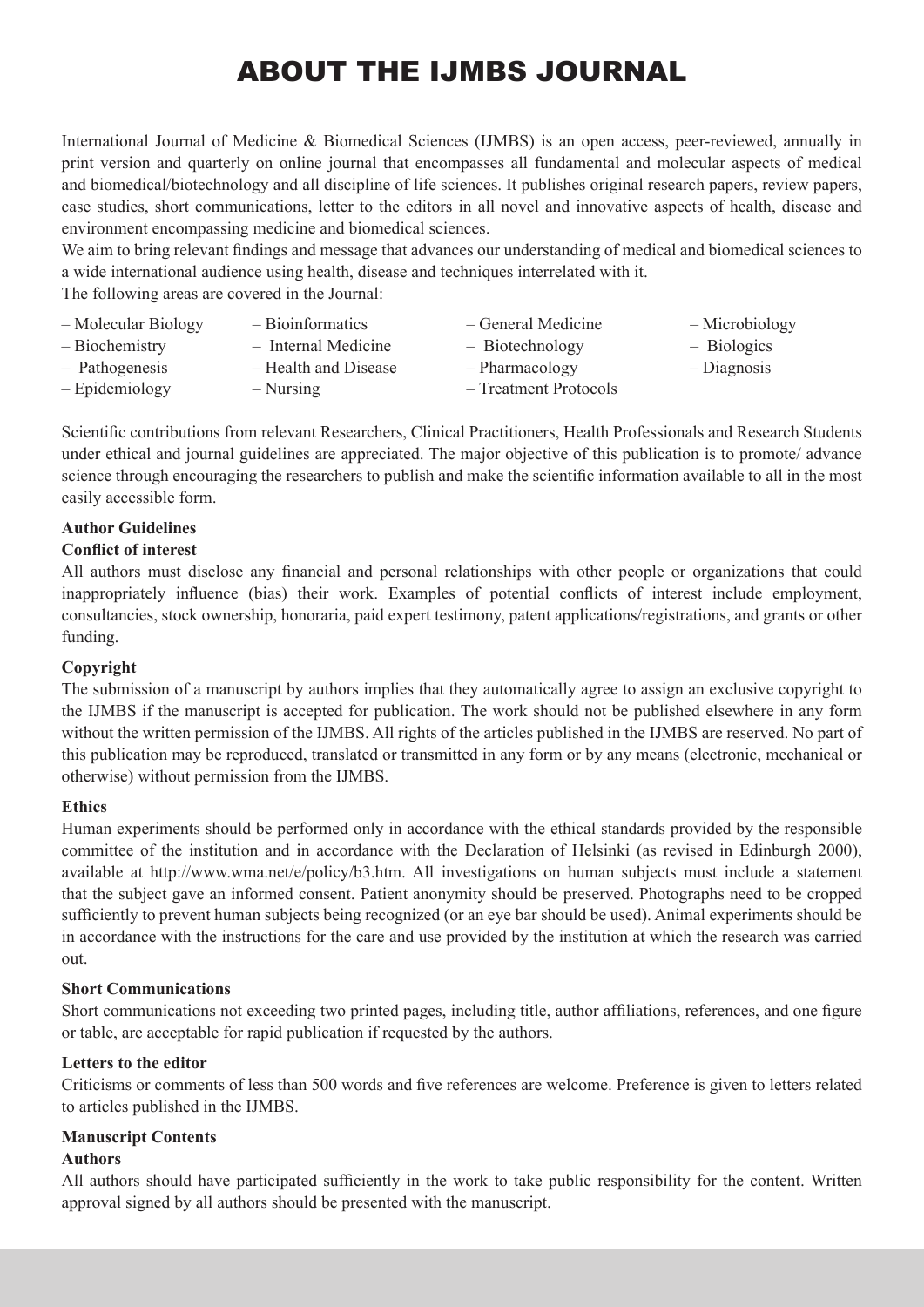# **Manuscript**

The manuscript can be submitted through the submission page present in the website or email to the Editorial Office at: intlmedbio@gmail.com. Repeated submission is not necessary .The Research title with font size 14, Authors name and affiliation 12, Headings 10 with uppercase and bold, Subheading 10 with sentence case and bold, Figure 9 (Writing name below the figure), Table 9 (Writing name above table), Body text 10, Page Single page layout, Size A4, Line Spacing 2, Words Inside table and figure 9, Genus name & Species should be in Italics, Referencing in Vancouver format & all the text in Times New Roman Format. Please indicate both the page and line numbers in your manuscript to facilitate reviewing. The manuscript should be arranged in the following order:

- 1. Title page
- 2. Keywords
- 3. Abstract
- 4. Acknowledgments
- 5. Introduction
- 6. Materials and methods
- 7. Results
- 8. Discussion
- 9. Conclusions
- 10. References
- 11. Tables
- 12. Figure legends
- 13. Figures

## **Title page**

The title page should contain, on separate lines, the title of the manuscript, a running title of the manuscript the name(s) and affiliation(s) of the author(s), and the mailing address, telephone and fax numbers and e-mail address of the corresponding author. The title must be informative, specific, and concise. Serialization of articles into parts is not permitted. Such articles may be submitted independently with self-sufficient titles.

## **Keywords**

Please provide 3-6 keywords or phrases for indexing purposes, using terms from the latest US National Library of Medicine. Medical Subject Headings (MeSH) browser list are found at: (http://www.nlm.nih.gov/mesh/meshhome. html). If MeSH terms are not available, other appropriate terms may be used.

## **Abstract**

Full-length manuscript submission should include an abstract of up to 300 words , consisting of Background, Methods, Results, and Conclusions.

## **Main Text**

## **Background**

The text should include the following sections: The Introduction, which summarizes the rationale, provides a concise research background (not an exhaustive review) and states in one sentence the objective of the study. Please do not include any results or the conclusions of the study. The Materials and Methods should provide technical information about the study. There is no need to describe methodological details that have been published previously. Specifications (including the manufacturer, city, and the country) should be given for the main drugs, chemicals, and instruments. Indicate the statistical methods used and identify statistical significance using superscripts (a, b, and c) following the data (a  $P > 0.05$ , b  $P < 0.05$ , c  $P < 0.01$ ). The Results are the findings, using SI units. In a sample, the number of effective digits is determined by the variation within the sample, that is, one-third of the standard deviation. Digits may be separated into groups of three by a small space. The Discussion deals with the interpretation of the results and their comparison with those of other studies. There is no need to: repeat the results review the literature, textbook knowledge or cite references that do not have a close relationship with the present result. End with a brief conclusion linking back to the aim of the study.

## **Abbreviations**

The use of abbreviations, except for units of measure, is discouraged. At the first appearance in the abstract and the text, abbreviations should be preceded by words for which they stand.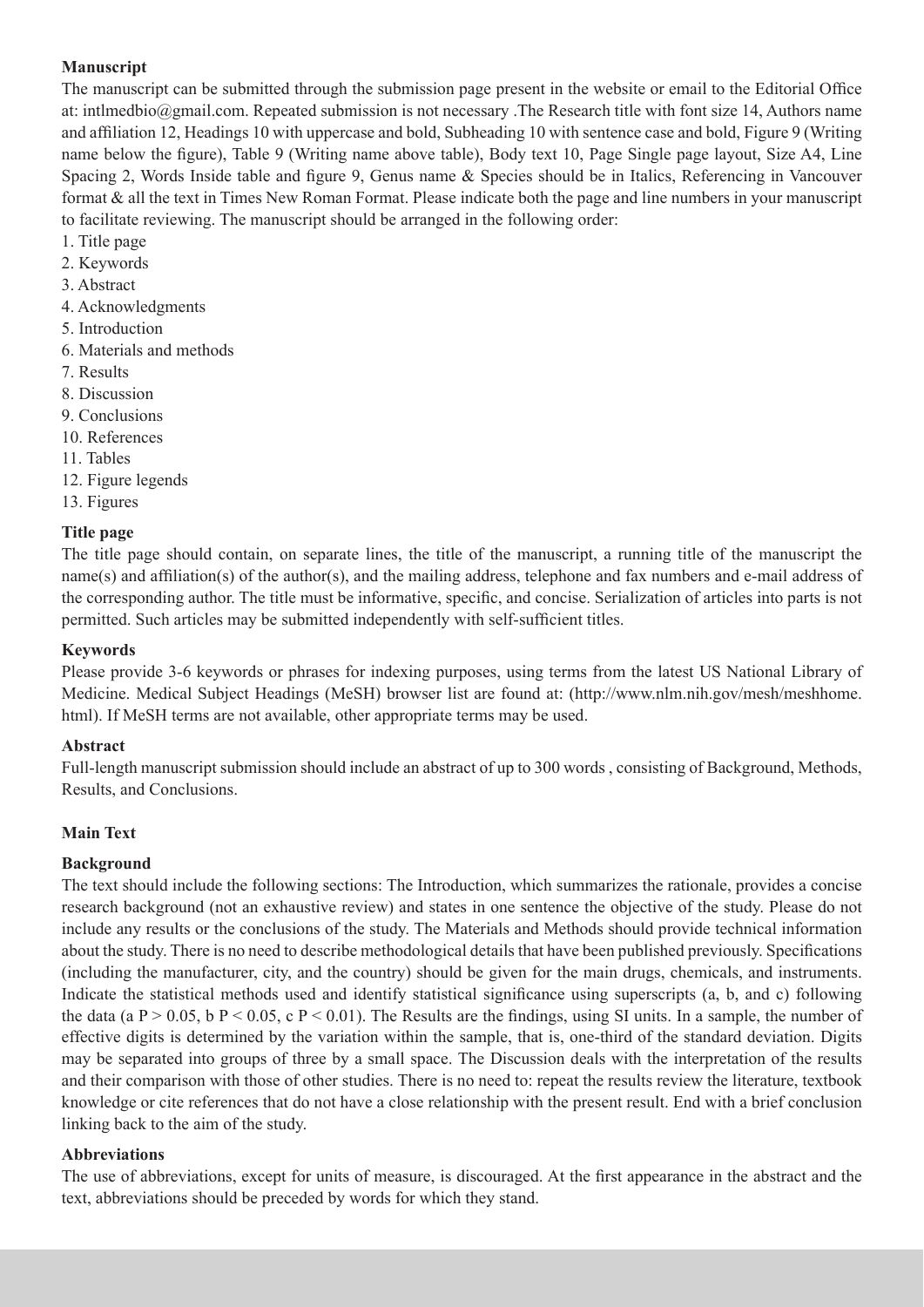# **Tables**

Tables must be concise and cited consecutively using Arabic numerals in the text (Table 1, Table 2…etc.). Each table should be typed on a separate sheet. The title of the table should clearly indicate the nature of the contents and sufficient detail should be included in the footnote to facilitate interpretation without reference to the text. Use horizontal rules only.

## **Figures**

Figures (photographs, drawings, diagrams and charts) should be clear, easily legible and cited consecutively using Arabic numerals in the text (Fig. 1, Fig. 2…etc.). Please supply figures 1.5 to 2 times the size at which they will be finally reproduced. For line work, submit black-ink drawings of professional quality. Micrographs or other glossy photographs must be of the highest quality. Freehand or typewritten lettering is unacceptable. If a figure comprises more than one glossy photograph, these should be marked A, B, C…etc. Figure legends should be marked clearly with their correspond letters. Legends should contain sufficient detail to permit figure interpretation without reference to the text. Scale markers should be indicated in the photographs. Color plates are also welcome. The choice of cover art illustration will be made by the Editor.

## **Acknowledgements**

Authors should obtain written permission for everyone acknowledged by name, since readers may infer their endorsement of the paper and its conclusions.

## **References**

The Journal advocates the citation of new papers; reference need to be cited according to Vancouver style available at http://www.ncbi.nlm.nih.gov/books/NBK7256/?amp=&depth=2. Old references are better replaced with updated ones. The authors are responsible for the correctness of references. References are numbered consecutively in the order in which they appear in the text. Citations should be labeled with square bracket and should appear in front of the period or comma at the end of the sentence/clause. All references should be cited. Unpublished data, personal communications, abstracts at meetings and manuscripts submitted for publication are not acceptable as references. Information from such sources may be cited in the text with the sources given in parentheses. References should be listed in a numerical order in the Reference section. Journal titles should be abbreviated according to the list of Journals Indexed in Index Medicus or MEDLINE (www.nlm.nih.gov). Please note that there are no periods used after the authors' initials or journal abbreviations. A period is used at the end of each reference. The type and punctuation of references should be consistent with the Uniform Requirements for Manuscripts Submitted to Biomedical Journals of the International Committee of Medical Journal Editors (http://www.ICMJE.org/). Some examples follow.

# **Journal article up to six authors (List all authors):**

Smithline HA, Mader TJ, Ali FM, Cocchi MN. Determining pretest probability of DVT: clinical intuition vs. validated scoring systems. N Engl J Med. 2003 Apr 4; 21(2):161-2.

# **Journal article more than six authors (list first six and add et al.)**:

Gao SR, McGarry M, Ferrier TL, Pallante B, Gasparrini B, Fletcher JR, et al. Effect of cell confluence on production of cloned mice using an inbred embryonic stem cell line. Biol Reprod. 2003; 68(2):595-603.

## **Journal article with DOI:**

Pandey S, Lo AL, Shrestha RB. Intestinal parasitic infections among school children of Northern Kathmandu, Nepal. Asian Pacific Journal of Tropical Disease. 2015 Dec 31; 5:S89-92. Doi: 10.1016/S2222-1808(15)60864-7.

# **Book:**

Carlson BM. Human embryology and developmental biology. 3rd ed. St. Louis: Mosby; 2004.

## **Chapter in a book:**

Laxter PS, Farnsworth TP. Social health and class inequalities. In: Carter C, Peel JR, editors. Equalities and inequalities in health. 2nd ed. London: Academic Press; 1976: 165-78.

## **Online document:**

Doe J. Title of subordinate document. In: The dictionary of substances and their effects. Royal Society of Chemistry. 1999. http://www.rsc.org/dose/title of subordinate document. Accessed 15 Jan 1999.

## **Image on the internet:**

McCourtie SD, World Bank. SDM-LK-179 [image on the Internet]. 2009 Apr 29 [cited 2009Jun 14]. Available from: http://www.flickr.com/photos/worldbank/3486672699/